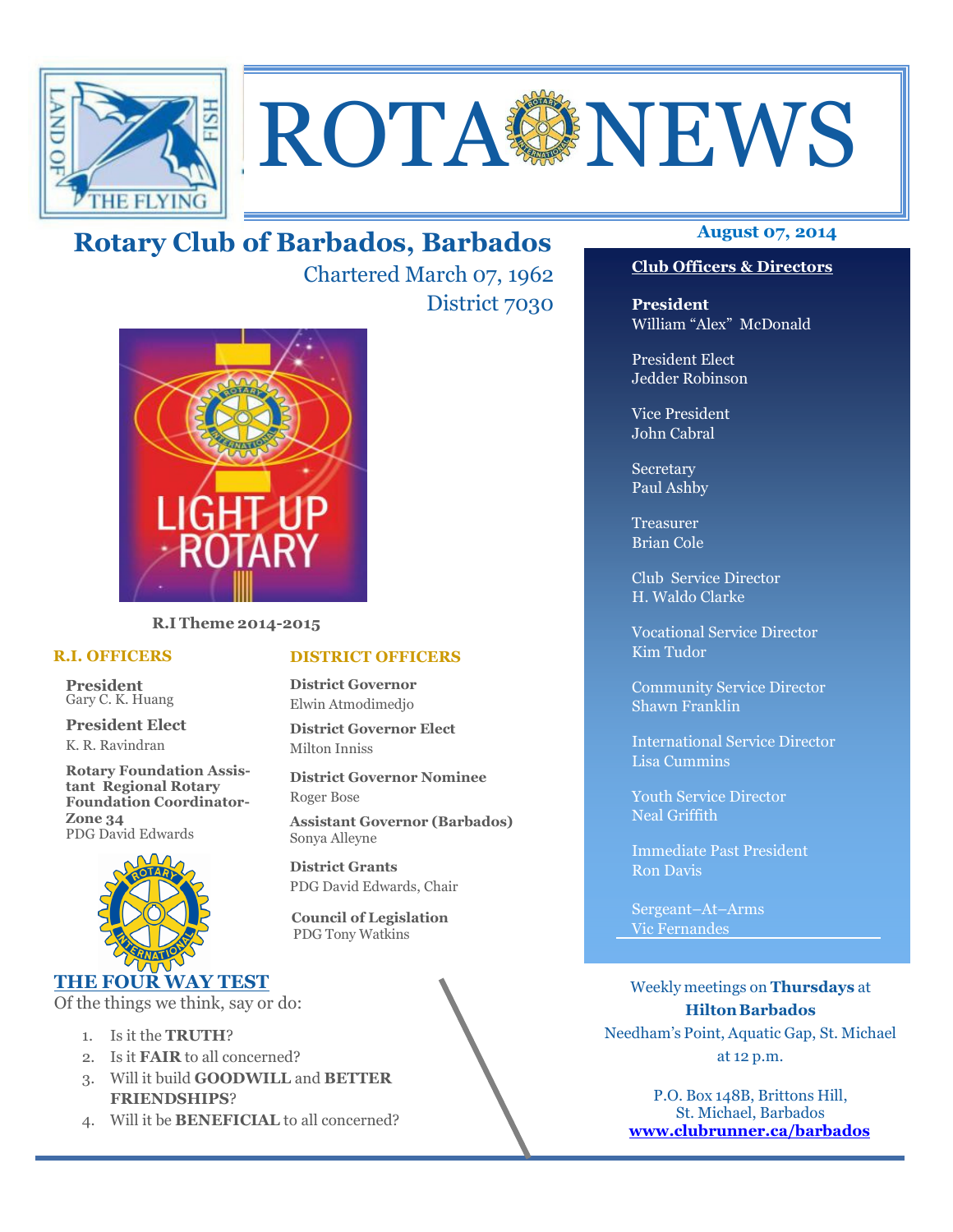#### **THE ROTARY CLUB OF BARBADOS WELCOMES ALL VISITING ROTARIANS AND GUESTS**

Today will be a Fellowship Meeting

#### **Again this week there is an experienced Greeting Team of PDG David and PVP David "Pop" Walker**

#### **Meet PDG David PVP "Pop"**

PDG David is our most celebrated member. He joined Rotary in Grenada on April 11, 1978 and joined our Club on May 01, 1979.



He served as President 1991-92 and District Governor 2004-2005. He continues to serve at the District Level as the Chair of the Grants Committee and at the Zone level as the Rotary Foundation ARRFC for Zone 34. For 2011-2012 our 50th Anniversary Year he was awarded the Rotary International Service Above Self by RI President Kalyan Banerjee. He is also the recipient of the Rotary Foundation Cita-

tion for Meritorious Service. At our recent Installation he was recognized as Rotarian of the Year and is now a member of the Five (5) Sapphire status in the levels of the Paul Harris Fellowship Award. His first PHF Award was in 1988.

David "Pop" Walker served as Vice President for the year 1992-93

to John Cabral. Other offices included Director of Club Service 1990-92 and SAA 1987–1989. He was Chair Club Liaison 1997-98. For the "older" members one would recall Pop supervising the Wine Bar at the annual Bajan Night Event. He spent a number of years employed by Stokes & Bynoe, agents for wine. David's contribution to the Community was recognized with a Paul Harris Fellowship Award in June 2007. He joined the Club on July 01, 1986.



Last Thursday, July 31 was a Fellowship Meeting with the Guest Speaker Dr. James Catanzaro. He spoke on **"The role of Entrepreneurship in revitalizing Chattanooga, Tennessee".** 

**President Alex asked the club to recognize the memory of Lisa Alexis Codrington, a former Chef of Hilton Barbados who was buried on July 29. He posited that over the years she would have provided us with an excellent fare.** 

Following is the Summary of the presentation by Dr. James Catanzaro.



We, Americans, who frequent this gem of the Caribbean, Barbados, recognize that the nation's greatest assets are the extraordinary people who call this island home --- kind, moderate, well-educated, industrious. Yet times are difficult as the region continues to struggle to pull out of the world-wide recession.

This was our lot in Chattanooga, Tennessee in the 80's and 90's. We had lost our industrial base; and we had lost our confidence.

But we came together to search out a new and prosperous future, one based on a return to manufacturing and, most recently, entrepreneurship. *Continued over* 

We have been able to attract billions of dollars in investments to our community, roughly the physical size and population of Barbados. Now Chattanooga is the home of Volkswagen, Wacker Chemie, and a host of other major companies. And it is fast becoming a major player in entrepreneurship thanks to having the fastest internet in North America and leadership devoted to small business acceleration. Chattanooga State Community College has been a major player in this renaissance -- the training partner of VW, Wacker, and over 100 other companies; and it is a center for business incubation and acceleration, innovation and entrepreneurship.

Research shows that less than a quarter of those who launch businesses have the personal traits to take a start-up to a thriving business, no matter how innovative the product or service. Bringing to bear these traits, total business focus, measured risk-taking, high creativity, fierce determination, and strong relationshipbuilding, separates true entrepreneurs who continuously expand their enterprises from those who start up businesses destined to failure or bare survival.

Building a new Bajan economy founded on vital, accelerating businesses is the primary way to full economic recovery because it will infuse large measures of confidence into the society.

Entrepreneurship, in other words, will change the psychology of the nation which will produce even greater economic vitality. It will bring Barbados back to being the economic gem of the Caribbean.

#### **WHO IS LIGHTINING UP THE ROTARY WORLD? India—Dr Tracy Archer**

As we continue our journey to examine Rotary the world over, we find similar problems, similar solutions and a universal spirit of good will and giving as part of Rotary. Today we travel to Asia and look at a project in India.

The Rotary Club of Quilon West End, RI District 3211, reached out into their community to provide a home for a houseless widow and her two children who were finding it difficult to make both ends meet. The construction of the house was made possible by land gifted to the poor widow by the renowned philanthropist Shri Ravi Pillai. The President of the club Rtn Viju, along with PDG KP Ramachandran Nair, laid the foundation stone, on 28th March 2014.

Designed by club member Rtn Deepak Somarajan, a noted architect, and constructed and supervised by Rtn. Mathews Thomas an industrious contractor of R.C. Puthoor, the construction of the house was completed in a record 45 days' time.

We here in the RCOB have supported accommodating those in need for now over 50 years. Whether it was a fresh coat of paint, a refurbishment, upgrading of sanitary facilities or simply lowering a window so a wheelchair bound man could see out of it, Rotary has always made its mark in our communities. Today we celebrate with the Rotary Club of India in District 3211, this widow and her children.

### **Meeting Details**

**Thursday, July 31, 2014 Sergeant-At-Arms: Vic Fernandes** 

- **Attendance 44%**
- **Raffle N/A**
- **Winner N/A**
- **Fines \$202.00**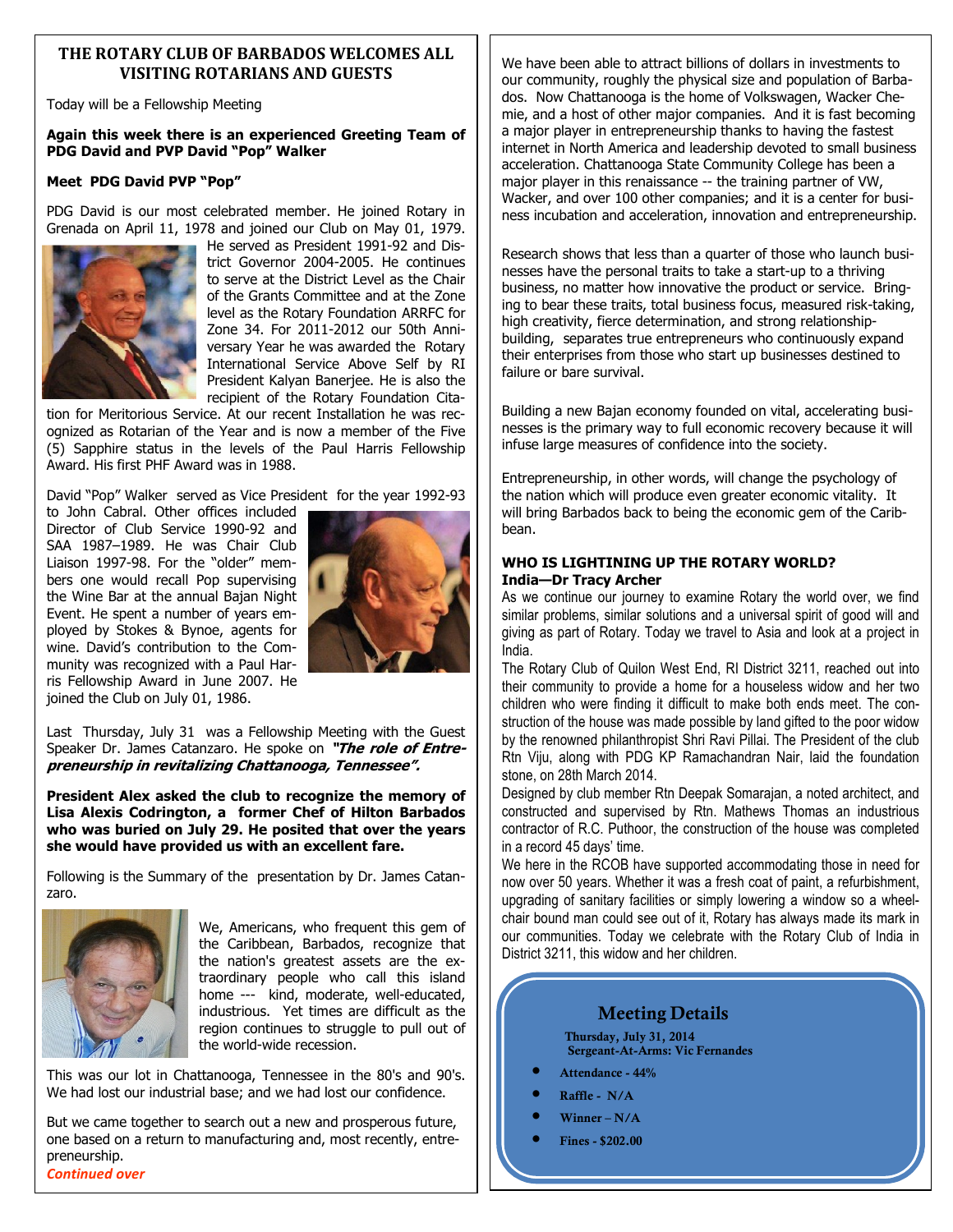**The Squire to the Rescue**—PP Lionel as a former soldier would agree that position is "the art of gunnery," and there he was to rescue Tracey and Tracy from the rain transporting them to their respective cars. It is the TRUTH as witnessed by Pop Walker?



#### **PROFILES IN COMMUNITY SERVICE -#8— RANDALL GODDARD, PHF. By D.R. Douglin**



*How did you become involved in Rotary?*  I was introduced by Pat Toppin then President on the 9th January 1977.

#### *What is your favorite memory of Rotary?*

 My fondest memories of Rotary are the projects that we completed. My most

fond memory is that of The Barbados National Chain Link project. I remember when as a member of Rotary I attended a meeting at the Hilton Hotel when Peter Inniss was President of the Club. A young member Paul Hadchity proposed the idea of asking Barbadians to hold hands around Barbados as a gesture of pride in our country. When I listened to that wonderful idea I said to myself that it is a beautiful idea but how will they get it to work?

From my office at Harrison and Company where I worked in those days, I phoned Maurice Foster and told him about the idea. I called him because I knew that he was a great organizer of projects. A few days later, he met me in my office at Harrisons and I gave him the details of what Paul Hadchity had proposed; to form a chain of Barbadians around the island. Maurice went home and gave it a lot of thought and came up with a plan where he divided the Island into 56 sections which would take 56 miles right around the Island. Because of his interest, he shortly after joined the Rotary Club himself and put this idea to the Committee with Paul Hadchity, Peter Inniss and the other members of the Board.

The idea was that each person would be given a raffle ticket where they had the possibility of winning 2 cars sponsored by local agencies. He also added other goodies to appeal to children and parents.

#### **PROFILES IN COMMUNITY SERVICE CON'T**

He approached all schools before and on the day chosen there was a huge turnout of parents and children and each mile was manned by a Captain who was a Rotarian.

My mile was up at Rices, St. Philip and most parents and children were from St. Winifred's and Ursuline Convent. **At an agreed time the church bells across Barbados rang out and everyone held hands and recited the pledge. It was a wonderful feeling of pride. Dame Elsie Payne wrote a beautiful letter expressing appreciation for what we had done.** 

We never managed to complete a full chain. We were short of bodies. After the project was completed Maurice Foster put together a huge catalog of pictures to illustrate the Chain Link which he donated to the Museum where I believe it still stands.

The Raffle tickets were never claimed and we formed a trust. We sold the two cars and a trust was set up (1981) with trustees to help the children of Barbados.

#### *That sounds lovely, what other notable memories of Rotary do you have?*

I was involved in the annual Christmas party. The Christmas party is for seniors and persons who reside in old people's homes. I used to assist Horace King who I believe is the oldest living member of the club. Members came with sandwiches and PET bottles. The dining room was cleared for 100-110 senior citizens and matrons. We received a visit from the Governor General and at 4p.m., he delivered a short address. A glass of sherry was served to everyone to commemorate the occasion.

We also had musical groups perform – the Barclays Bank choir and Sister Marshall were some of the persons who provided entertainment. I remember Lady Blanchette dancing encouraging members and the senior citizens to dance in the aisle. We invited the St. John's Ambulance Brigade, you know, in case they were needed. We transported our guests in our cars, coaches or buses. Our guests came from the Hazelmere Home, the St Michael's infirmary, the St. Philip Hospital, a home in the Pine and other Senior citizens homes around Barbados.

We had other, more simple, projects for example bingo. In the early days we had drums from Roberts Manufacturing and we distributed those as dustbins.

Lastly, every year the members help the Challenor Home (Challenor Creative Arts and Training Centre) to keep it in good shape. We also had an annual BBQ buffet at the Hilton where meals were served to the public. Bajan Night which was held on the Saturday closest to Feb 14. I manned the Bar. We visited homes and gave out gifts from Carols by Candlelight. I also manned the bar there.

*Continued next week as Randall speaks about his other interests and influences*